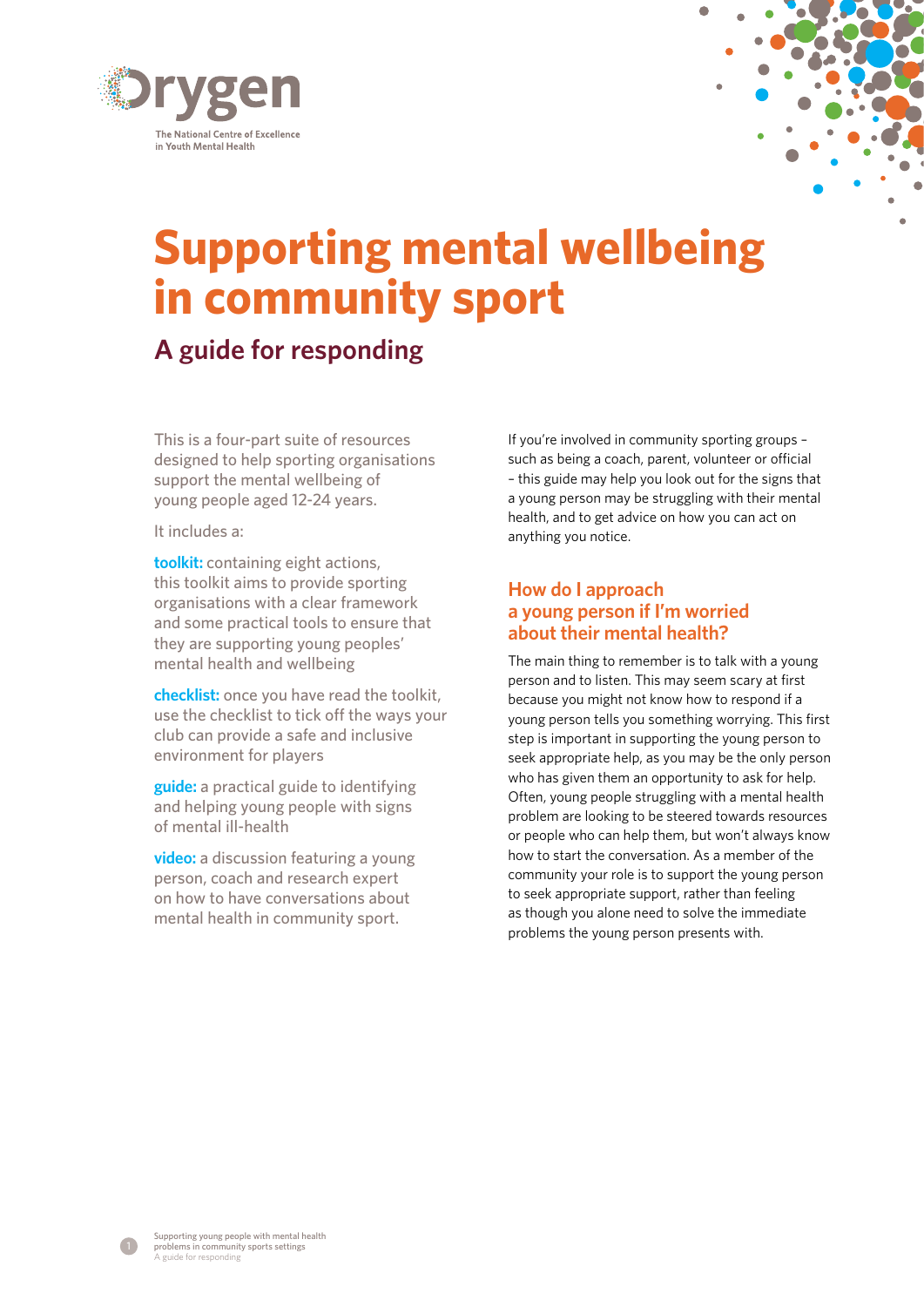# **About the guide**

This guide offers a simple, step-by-step approach to supporting young people's mental health within a sporting organisation. It includes tips on how to engage with young people and act on the things they tell you. It can be used by coaches, administrators, teachers, and other adult role models.



2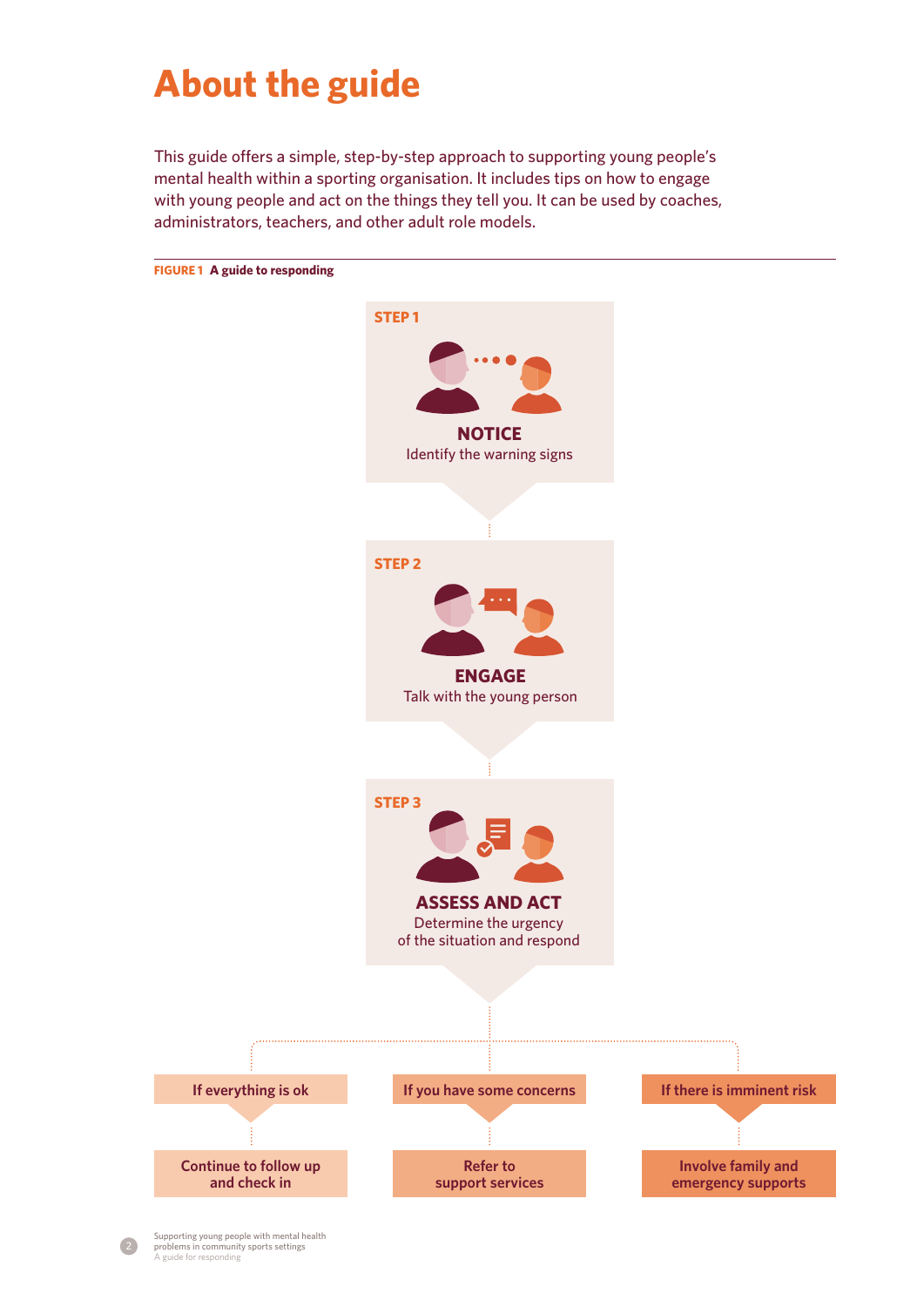# **STEP 1**. **NOTICE Identify the warning signs**

The first step involves looking out for behaviours that seem out of the ordinary for a particular young person. These can be called 'warning signs' and might suggest a young person would benefit from mental health support. Although there is no single sign that indicates mental ill-health, here are some key factors that you can use as a guide:

- Sometimes when a person is going through a difficult period, they withdraw from others, either by not attending their sports activities or by not participating as actively.
- When you have developed a relationship with a young person, you can begin to notice signs of change. For example, changes in how they are communicating, their appearance, their emotions, or their interactions with others.
- Risk can be a key warning sign and may encompass:
	- statements or behaviours reflecting thoughts or an intent to harm oneself, or that life isn't worth living
- statements or behaviours that reflect an intention to harm other people
- behaviours that might put someone in risky situations. For example, drug use, or reckless behaviours.

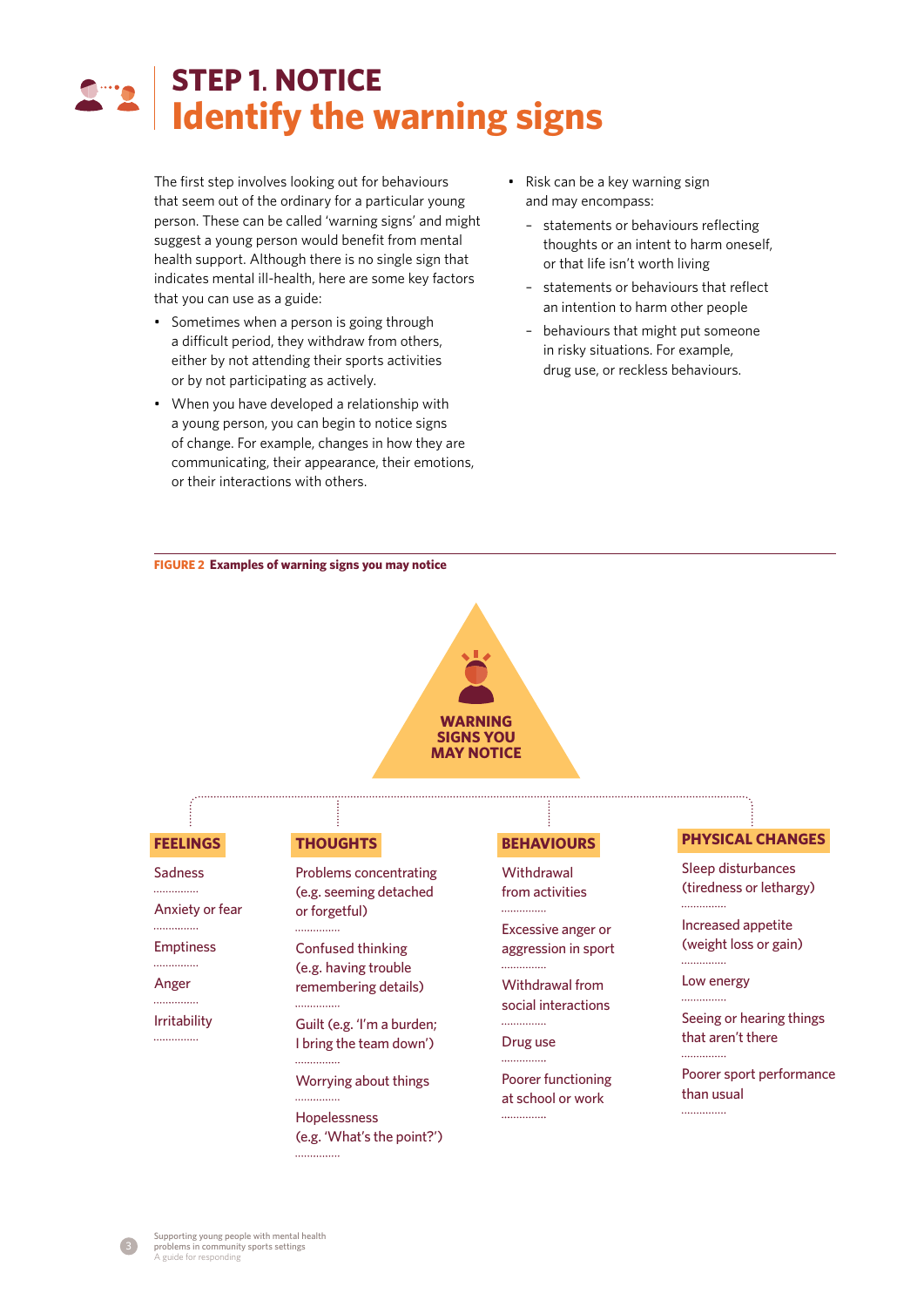# **STEP 2**. **ENGAGE Talk with the young person**

Promoting mental health in community sports settings begins with opening up conversations with young people. This helps you get a better idea of what is happening for them, build up a trusting relationship, and if needed, make a sensible plan to support the young person.

Some of us can be uncertain when talking to young people about their mental health because we fear that once we raise the topic, we need to have all the answers.

But supporting a young person you're concerned about is as simple as starting a conversation and listening. Figure 3 offers some advice about structuring the conversation.

### **FIGURE 3 'Phase of response' during a conversation**



4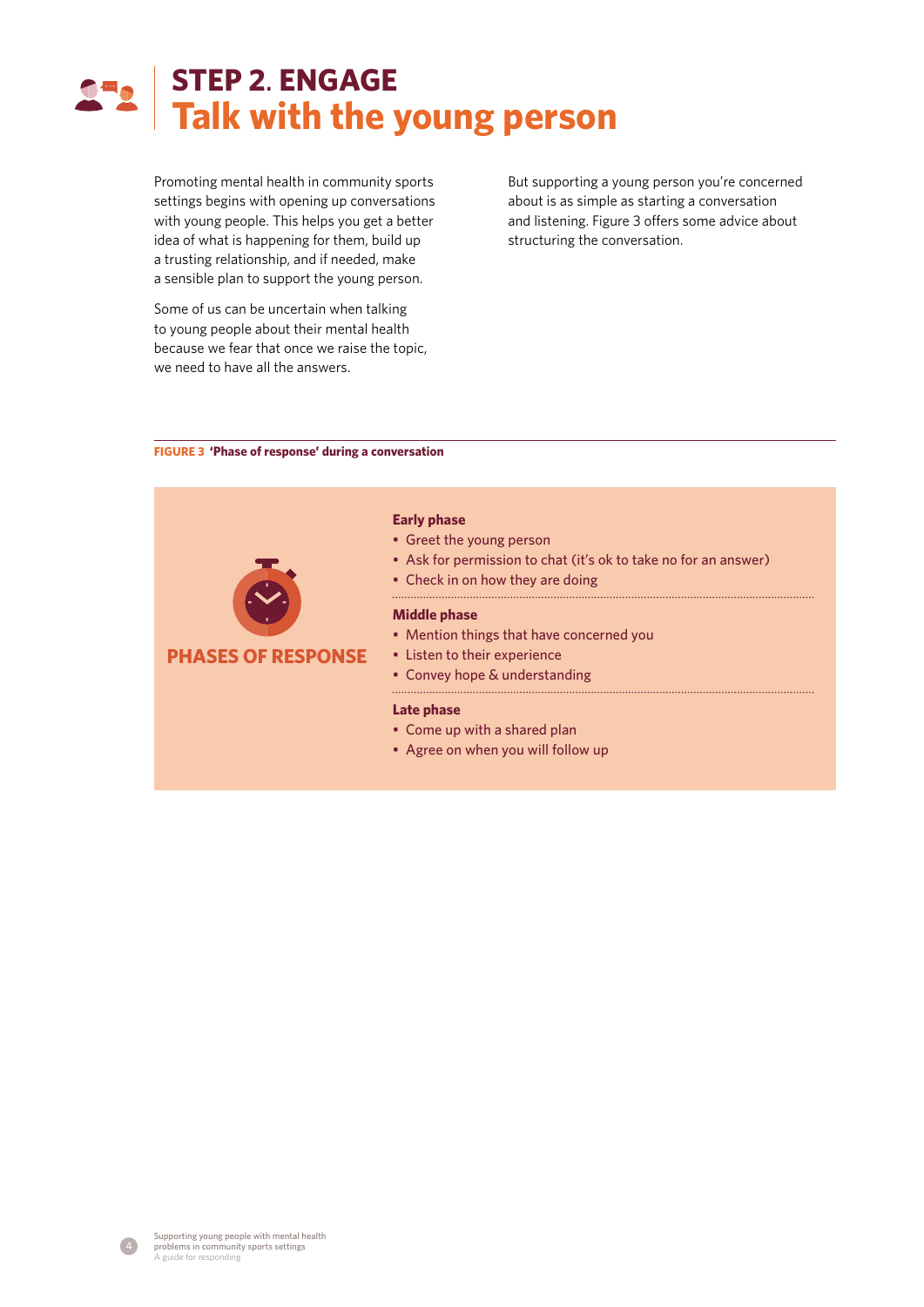### **Communication style**

When engaging with a young person, it's important to remember that *how* you speak with them can be just as important as *what* you are talking about.

Start out by choosing the right time and place for the conversation, with respect for the young person's preferences. For example, you might suggest speaking with the young person after training, rather than just

before a match or event. Being sensitive to the young person's needs will give them some privacy and ensure that you have enough time to go into some detail if required.

Once you're in an appropriate setting, be mindful of how you communicate and practice active listening. Figure 4 has some guiding principles:

#### **FIGURE 4 The art of the conversation**



#### **Be respectful and empathetic**

- Convey the sense that you care and are available as a support
- Focus on making the young person feel comfortable

#### **Be direct**

- Use clear language
- Don't be afraid to ask questions, in a respectful way

#### **Be honest**

- About what you can and can't offer them
- About limits of confidentiality. This means you can keep their information private but not if it will impact on their, or someone else's safety

#### **Be yourself**

- Speak in your own language
- Use your own strengths in connecting with young people



#### **Pay attention**

• Give your undivided attention to process what is being said

• Be flexible - some young people may prefer to talk while walking, or kicking the footy

#### **Listen**

- Ask open ended questions (e.g. How are you feeling? Rather than are you angry at someone?)
- Focus on hearing what the young person is communicating

#### **Validate**

- Show you are listening by reflecting back what you are hearing
- This might include repeating, paraphrasing, or reflecting
- Communicate that you appreciate and acknowledge their experience

#### **Defer judgement**

- Beware of the "righting reflex" you don't need to fix things
- Try to be understanding and non-judgemental

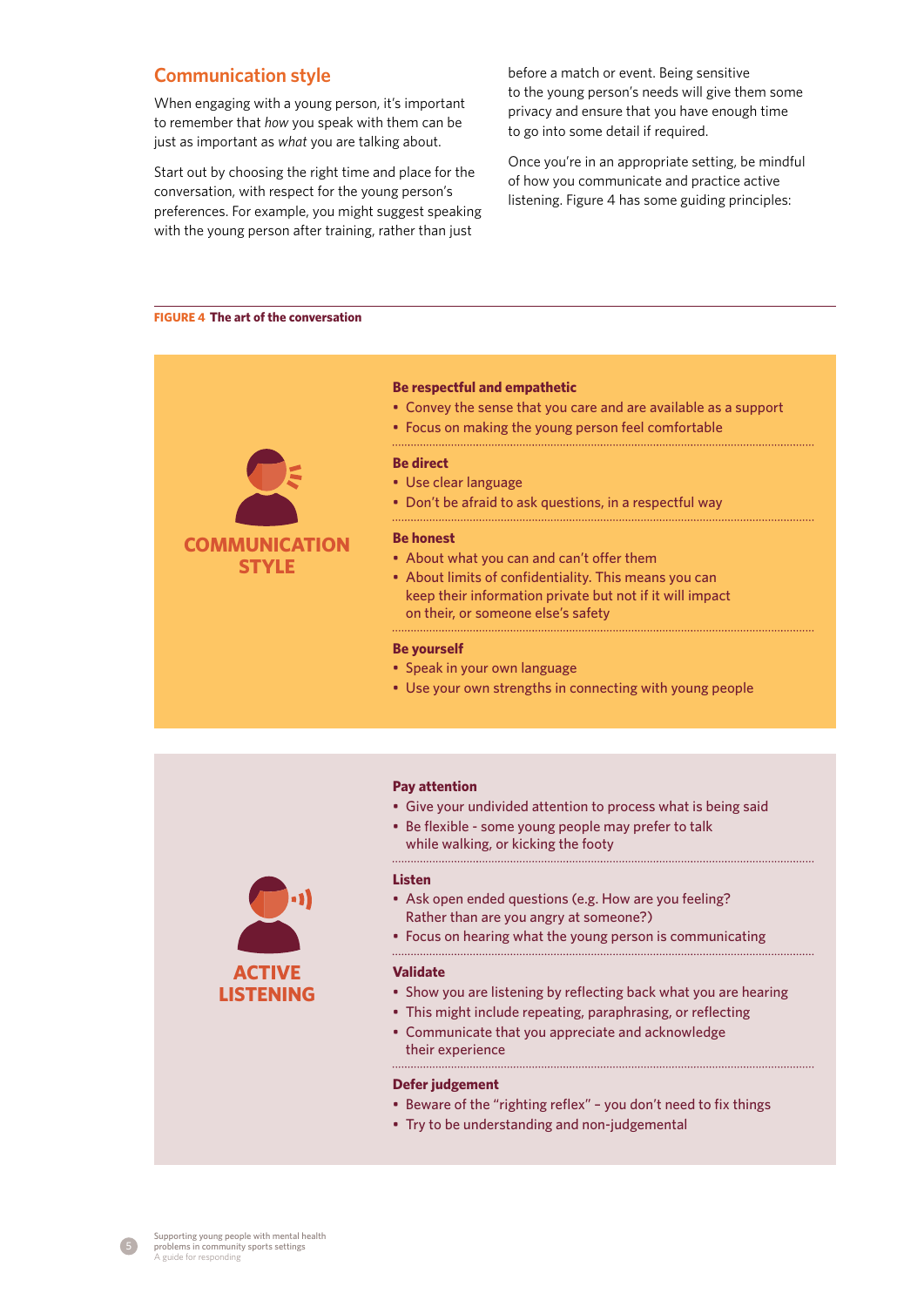# **STEP 3**. **ASSESS AND ACT Determine the urgency of the situation and respond**

The message a young person conveys during your conversation is useful for determining what they need from you. Typically, there are three key messages that will emerge from your conversation. These messages are outlined below, along with suggestions for what to do.

## **Message 1: everything is ok**

If everything seems to be going fine, you can follow up with the young person at a later time to check in with them about how things are going. This is important as it conveys that your support is ongoing and builds a supportive and trusting relationship.

### **Message 2: some concerns are present**

If you have some concerns about their mental health, you can suggest to the young person that they seek help from local support services. These kinds of services vary by location, but might include:

- a general practitioner (GP) or family doctor
- [headspace](https://headspace.org.au/): a service for counselling or other supports
- [eheadspace:](https://headspace.org.au/eheadspace/) for online mental health support.

### **Message 3: imminent risk**

Sometimes when talking with a young person, they might say something that suggests they are in danger or pose a threat to themselves or others. This is called 'imminent risk' and it requires an immediate response from you. Examples of imminent risk include when a young person:

- describes a specific plan to end their life at any moment
- behaves in a way that is violent towards others
- behaves in a bizarre manner that makes you feel that they may not be able to get home safely.

### **Responding to imminent risk**

If you're concerned that a young person is at imminent risk, it's important to involve emergency supports, which can include:

- 000 for an emergency services response. This should be the first contact for situations of safety, such as an imminent risk to self or others
- a [local mental health crisis assessment](https://www.healthdirect.gov.au/crisis-management)  [and treatment \(CAT\) team](https://www.healthdirect.gov.au/crisis-management).

These situations also warrant contacting a young person's family, or other key supports, to inform them of your concerns and involve them in planning for the care of the young person.